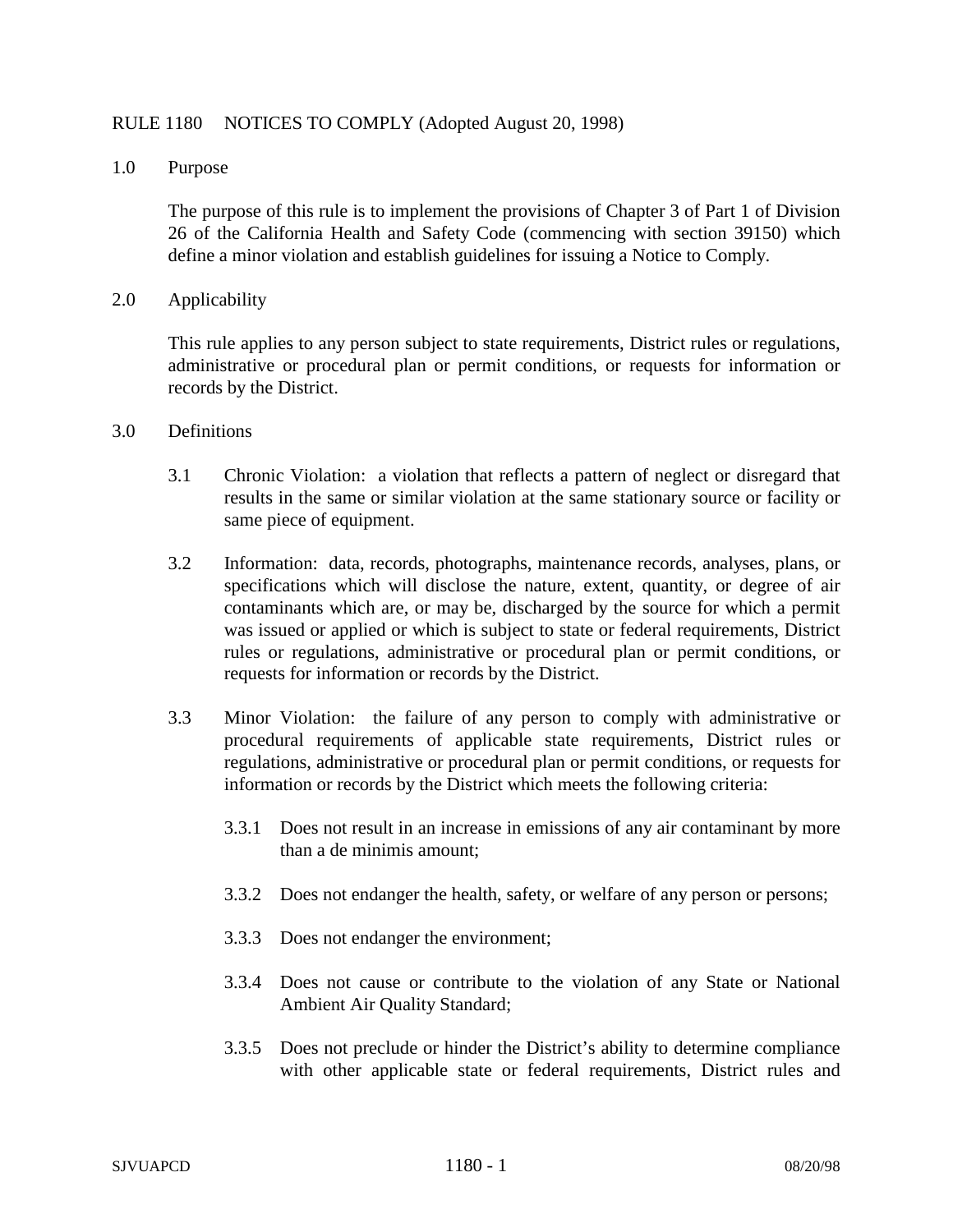regulations, administrative or procedural plan or permit conditions, or requests for information or records;

- 3.3.6 Does not involve any failure to comply with the emission standards in the applicable rule or regulation, including requirements for control equipment, emissions rates, concentration limits, product material limitations, and other rule provisions directly associated with emissions;
- 3.3.7 Is not knowing, willful, or intentional;
- 3.3.8 Does not enable the violator to benefit economically from noncompliance, either by realizing reduced costs or by gaining a competitive advantage;
- 3.3.9 Is not chronic;
- 3.3.10 Is not committed by a recalcitrant violator; and
- 3.3.11 Does not result in a nuisance.
- 3.4 Notice To Comply: a written method of alleging a minor violation that meets the requirements of Health and Safety Code section 39151.
- 3.5 Procedural Requirement: a provision of a rule or regulation that establishes a manner, method, or course of action, but does not specify, limit, or otherwise address direct air contaminant emissions.
- 3.6 Recalcitrant Violator: a person or facility where there is evidence indicating that the person or facility has engaged in a pattern of neglect or disregard with respect to the requirements of District rules and regulations, permit conditions, or other applicable provisions of state or federal law or regulations.
- 4.0 Issuance of Notices to Comply
	- 4.1 Except as otherwise provided in Section 4.0, a Notice to Comply shall be the only means by which the APCO shall cite a minor violation. The APCO shall not take any other enforcement action to enforce the minor violation against a person who has received a Notice to Comply if the person is in compliance with this rule.
	- 4.2 A single Notice to Comply shall be issued for all minor violations cited during the same inspection and the Notice to Comply shall separately list each cited minor violation and the manner in which each minor violation may be brought into compliance.
	- 4.3 A Notice to Comply shall not be issued for any minor violation that is corrected immediately in the presence of the inspector. Immediate compliance in that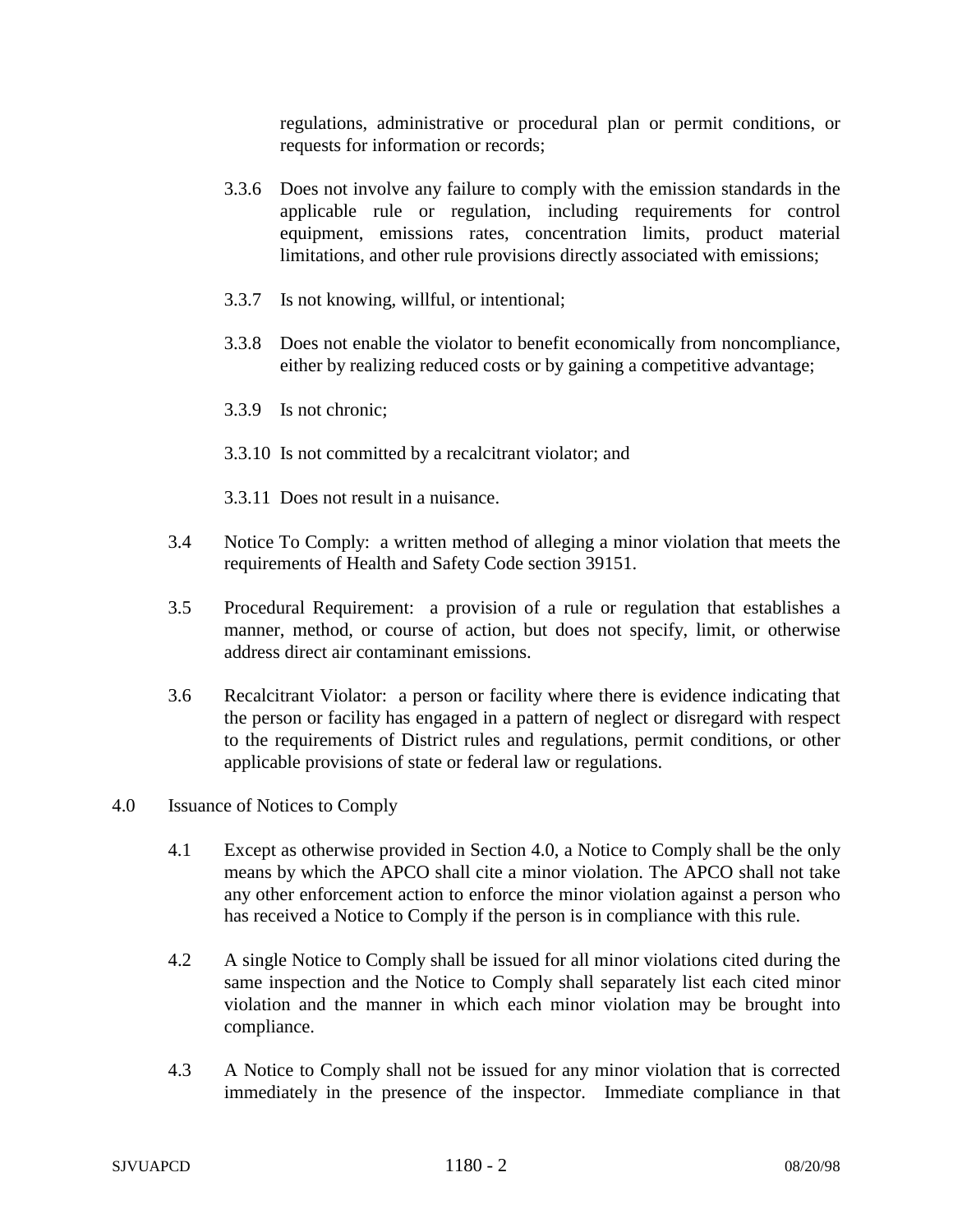manner may be noted in the inspection report or other District documents, but the person shall not be subject to any further action by the District's representative or an authorized or designated officer. Corrected minor violations may be used to show a pattern of disregard or neglect by a recalcitrant violator.

- 4.4 Testing
	- 4.4.1 If testing is required by the state board or District or an authorized or designated officer to determine compliance, and the testing cannot be conducted during the course of the inspection, the APCO shall have a reasonable period of time to have the required testing conducted.
	- 4.4.2 If, after the test results are available, the APCO determines that the issuance of a Notice to Comply is warranted, the APCO shall immediately notify the person in writing. If off site testing is required pursuant to Section 4.4.1, a copy of the Notice to Comply may be mailed to the person or owner or operator of the facility.
- 4.5 Notwithstanding any other provision of Section 4.0, if a person fails to comply with a Notice to Comply within the prescribed period, or if the APCO determines that the circumstances surrounding a particular minor violation are such that immediate enforcement is warranted to prevent harm to the public health or safety or to the environment, the APCO may take any needed enforcement action authorized by law.
- 4.6 Nothing in this rule shall be construed as preventing the re-inspection of a site or facility to ensure compliance or to ensure that minor violations cited in a Notice to Comply have been corrected.
- 4.7 Nothing in this rule shall be construed as preventing the APCO, on a case-by-case basis, from requiring a person subject to a Notice to Comply to submit reasonable and necessary information to support a claim of compliance by the person.
- 4.8 The issuance of a Notice to Comply for a violation of state law will not interfere with an agency's ability to enforce all federal requirements or laws.
- 4.9 Notwithstanding any other provision of Section 4.0, if the APCO determines that the circumstances surrounding a particular minor violation are such that the assessment of a penalty pursuant to this rule is warranted or required by federal law, in addition to issuance of a Notice to Comply, the District shall assess a penalty in accordance with Division 26 of the Health and Safety Code, section 42400, et seq., if the APCO makes written findings that set forth the basis for the determination of the District.
- 5.0 Requirements